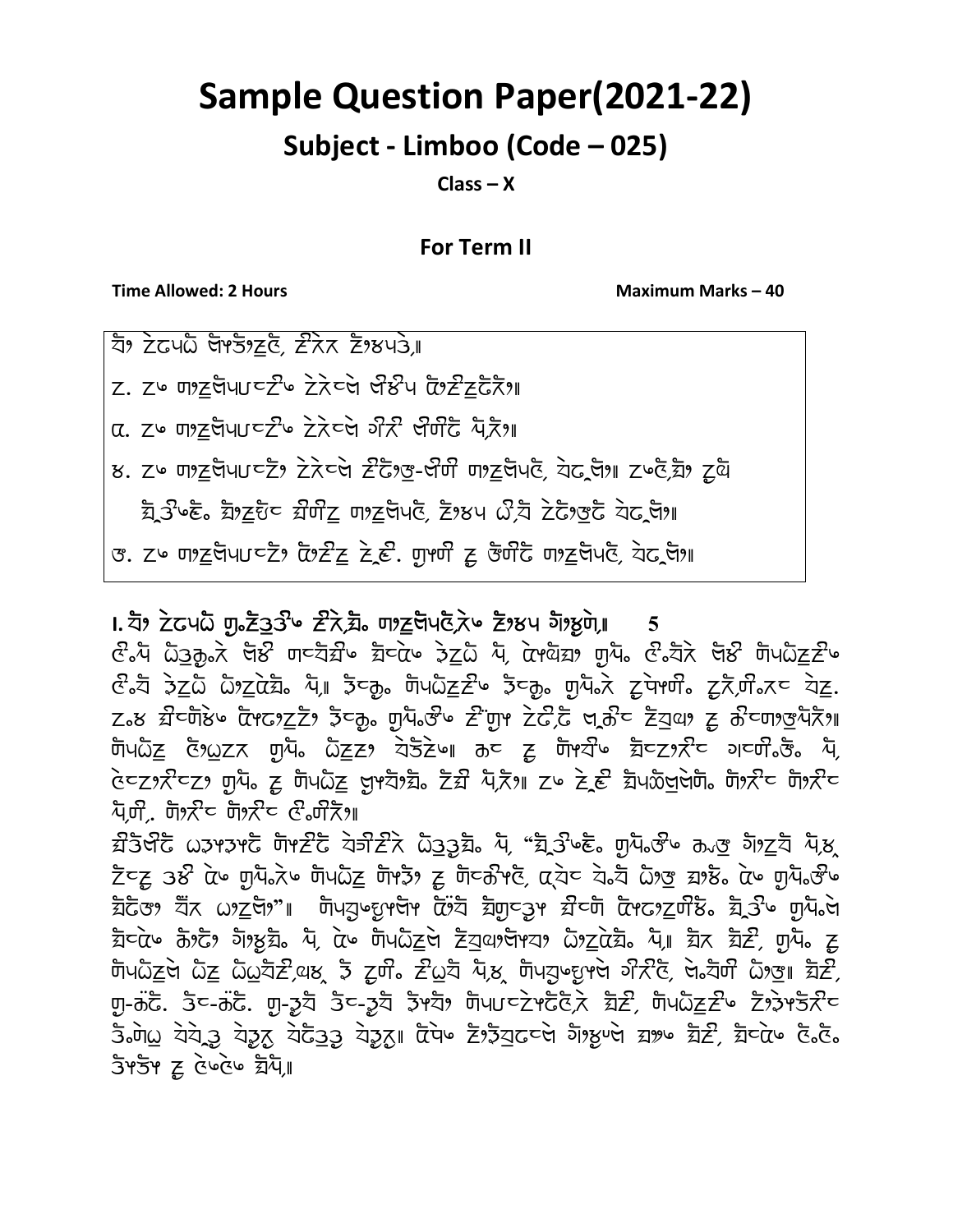$1.$  ਯੋਪ $\bar{\omega}$  $\geq$ ੇ ਨਾਨੇ ਚੋਲ ਤੇ $\geq$  $\bar{\omega}$   $\bar{\omega}$ , $\geq$  $\bar{\alpha}$ ਬ $\bar{z}$ , ਪ੍ਰੋ $\sim$ )  $\bar{\alpha}$  $\overline{2}$ ັ້ງ 2. उँटकु णिपकेंट्र टीक उँटकु शुर्ये ले कश्छात्रे हैंयुया केंट्रों सेंद्रा  $\overline{2}$ 3. ঘূড় ১৯৯৯ দুখাত কিন্তু গুৰু নাই বিষ্ট কা গাঁৱ কাৰ্য কাৰ্য 3  $\overline{5}$ 4. ਬਾਂਖਾ ਬੋਣੇ, ਫੋ.ਫੋ. ਤੋਂ ਤੌਰ ਟੂ ਫੇ ਫੋਲ ਬੋਧੋ, ਫੋ ਕੁੱਖੇ ਗੋ, ਸੁੱਖਾ ਤੋਂ ਬੋਟ ਤੋਂ ਵਿੱਚ ਹੈ 3 II. ସି? ਟੇਟਪਨੋ ਬ੍ਰੇਤੇ ੇਣ 38ੋਂਟ ਤੋਂ ਬਾਲੇ ਟੋ ਟੇ ਵੇ(any two) ण ਖੁਖੋਪ ਟੋ, ਏ ਟੋ? ਖ ਯੋਪਤੇ, (৫়ু੫Ωৈ<u>≭</u>লগ) ॥  $\boldsymbol{4}$ 5. ਬੋਂਸਲੋਪਦੇ ਟੋਧੁਕਾ ਬੋਂ ਬੈਂ- ਬੋਚੋਂ ਅਨੇ ਵਧੋ ਬੇਅਫ਼ , ਨਾਹ ਗੋਂ?  $\overline{2}$ 6. ঘটি ঘটা ঘটা বুলি বিদ্যুগীয়ে। 6. ঘটা ঘটা ঘটা বিদ্যা  $\overline{2}$  $\overline{3}$  $\overline{2}$ 8. ਤੇ - ਗੁਰਿ ਜ਼ੀ ਦੁਸ਼ਾਲੇ ਨੇ ਕਾਪੋ ਹੋ ਗਿਆ ਗੁਰੀ ਤੇ ਪਟਸੋਟੋ, ਰਾੇ ਖੇਪੋ ਦਾ ਕਿਸੇ ਕਾਗੂ ਹੋ ਤ آوج

2

Ⅲ. যাঁን ਟੇਟਪਨੌ ਬ੍ਰੇਤੇ ਇੱਫ਼ ਖਰਿ਼ੇ c(any one) ਗੋਈ ਪੋਨੇ ਇੱਕ ਕਾਰੀ ਹੈ।  $\overline{\mathbf{c}}$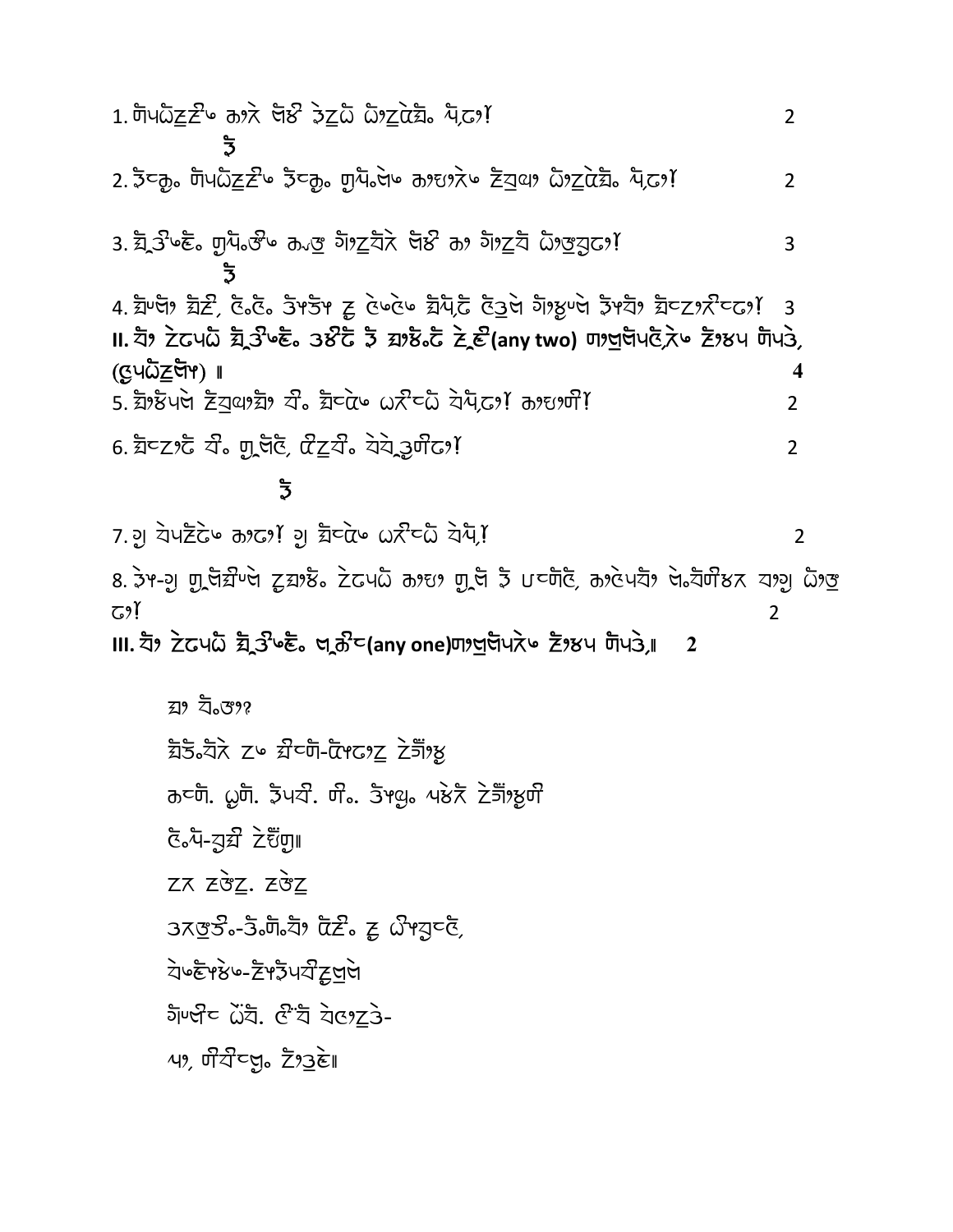9.  $5\sigma$  ਟੇਟ੫ධ  $5\sigma$ ਟਯੰਲ $2$ ධ ਯੋਖਬੰਖ ਟੇਤਖੋੜੋ, ਯੋਖਟੇਪਖ ਬ੍ਰੇਤੀਪਖੇ ਨ, ਹੋਂ।ਮੁਟੁੱ ਬੰਤਣੰਬ চাঁঃষ্টুয় মূত্যে  $\overline{2}$ 

ັ້ງ

ট্যিওচ্ট্রিপ)

10. ZG ਯਾਬੀਰਨੇ ਵੀ ਨਿਅਨ ਵਿਰੁੱਧੀ ਅਮਰੇ ਦਾ ਕਾਰੀ ਕਾਰ ਵਿੱਚ ਹੈ ਕੇ ਸ਼ਰਵੇਸ਼ ਦੀ ਸ <u> গ্যঁচুই দ্যু বৈক্ৰী</u>  $\overline{2}$ 

IV. ସੋਂ? ਟੇਟਪਨੌ ਬ੍ਰੇਤੇ ਇੱਫ਼ ਟੇਵ (any two) ण?ਯੂਯੋਪਨੈਨੇ ਟੋਂ?ਲਪ ਯੋਪਤੇ,။ (ਨੌਤੂਤੇ ট্যিওচেট্ৰূপ)  $\overline{\mathbf{4}}$ 

 $11.$   $\bar{z}$ CZ 38 ปี  $\bar{z}$ ភា $\bar{z}$  č $\bar{z}$  ភ្និប្រុ $\alpha$   $\bar{z}$  us average  $\bar{z}$  and  $\bar{z}$   $\bar{z}$ άνΣη ζυτιτά, ইττηλτ Πτά, αξηγή!  $\overline{2}$ 

 $12.07$ ਨੇਗ $\delta$  ਫੋਨੇ ਡੈਟਨੂ,  $U$ ⊂ $U$ ⊂ ਬੈਟ $Z$ ୨ਨੇੰਟ ਗੋਂ9ਲੂ ਖਤਤੁਸੀਂ ਟੇਨੇ⊂ਟੋਂ9 ਬੈਟαੋਂ∿ ਧੋ੫ੇ $\delta$ !  $\overline{2}$ 13. ಹਾੈਬ. ਪੇ ਨੈਗ. ਲੈਣੋ. ਤਾੈ ਨੂੰ ਤੁਰਟੂਰੈਣੋ. ධੋ<u>ਾਟ</u>ਕੇਯੋ. ਟੂਟੋ.ਪ੍ਰੋਸਿੰਲੋ. ਟੋ.ਟੋ.ਪੋਟੂ ਯੋ.ਯੋ.ਪੋ ਬੇਤੇ. ਟੋਪੀ

 $\overline{2}$ 

 $\overline{2}$ 

 $\boldsymbol{\Lambda}$ 

14. "ঘੋঁ ਯੋਪධੇZ' ਯੋਖ਼ਟੀਖੇਡੀ, ਯੋਖਟੇ ਬੇ ਡੇਟੇ, ਬੌ-ਯੋਪධੇZਟੇ ਡੋਟz, ਟੇਟ ਲ਼.ਯੋ.ਟੋ/ਲ਼ਟਕੇਟੋ ਖ, ਟੇਟ  $\overline{\omega}$ 33য়, দূতে)  $\overline{2}$ 

 $15.$  'ঘ៊-lūપධි $Z$ ' lūੱ ਪੌਖਿਬੋਂ ਇਸੇ ਹੋ ਅੰਬੋਂ ਨਾਲ ਟੇਨੇਟਖੇ ਬੌ-lūਪਹੋਣ ਨੇ ਖਨੈਟ ධੋ33 ਬੋਂ រុ<sub>ទេ</sub>ភូជ

16. ਗੋ $\vec{r}$ ਦਿਯੇ Zu 'ਬੌ-ਗੋਪਘੋਟ'ਬੋਂ ਰਾਹ ਐਂਡਾਟਪੋਰੋ, ਡੋਟ ਖਾਨੀਟ ਯੋਤਤੇਬੋ, ਪ੍ਰੋਫੈਂਫਾ)  $\overline{2}$ 

V. যী? Zَ ਇਹ ਸ਼੍ਰੇ ਤੋਂ ਇੱਕ ਖਰੀ (any one) ਯਾਖੁਖੀਪਨੇ ਇੱਕ ਸਿਪਤੇ, ( $\vec{a}$ ਤ੍ਰਹਾਕਿਸ)  $\overline{3}$ 

 $17.5.8$ ਯੋ,ਟੋ  $\vec{c}$ ওর্ট,য়ীর্ণ যুর্ন্নী $33$ ও য়ুব্যু $\vec{x}$ ব য়ীর্ণগৃ $\vec{c}$  ਯੋ $\vec{r}$ ষ্টিও  $\vec{\omega}$ ্যা $\vec{\alpha}$ 3 18. **ਾ**ਬੀ3ਫੋਰ ਦੇ ਕੁੱਖਵੇਰ ਦੇ ਕਾਬੋ ਨੇ ਬਾਹਰ ਕੀਤੇ ਪ੍ਰੋਮੀ  $\overline{3}$ VI. য়ৈ Zૅढ੫়ট য়ুক্ৰীওছঁ বুক্টীত (any one) অগ্ৰুণীএৰ স্থীষ্ট স্থা আঁও এটা টেগ্যুক্টেটেৰ্স ট্ট<u>েΣ</u>ইটো়া  $\mathbf{3}$ 

19. Zૅ⊌̀ਤ∀ਁਓ ਨੌਤੂ ੫੩ੇ! ਊਟੇ, ਨਾ ਹੋਾਂ ਮੁੱ! ਹੁਵਹੂਵਟੋਂ? ਟੋਂ ਮੁੱਖ ਯੋਪਤੇ,∥ 3 20. 298. ZUSUG. of 376c 519ZT G9Z3! 3 21. ইন্দ্ৰুলৈত <u>বিস্তু z</u> টাপ্লগভী, ওস্ট ক্ৰীসহৈ ওগ্ৰসীমী বাস্ত <u>ইাই, কা</u> গাঁগ<u>া</u>ই টাগ<u>্</u>ত হৈয়ে ট